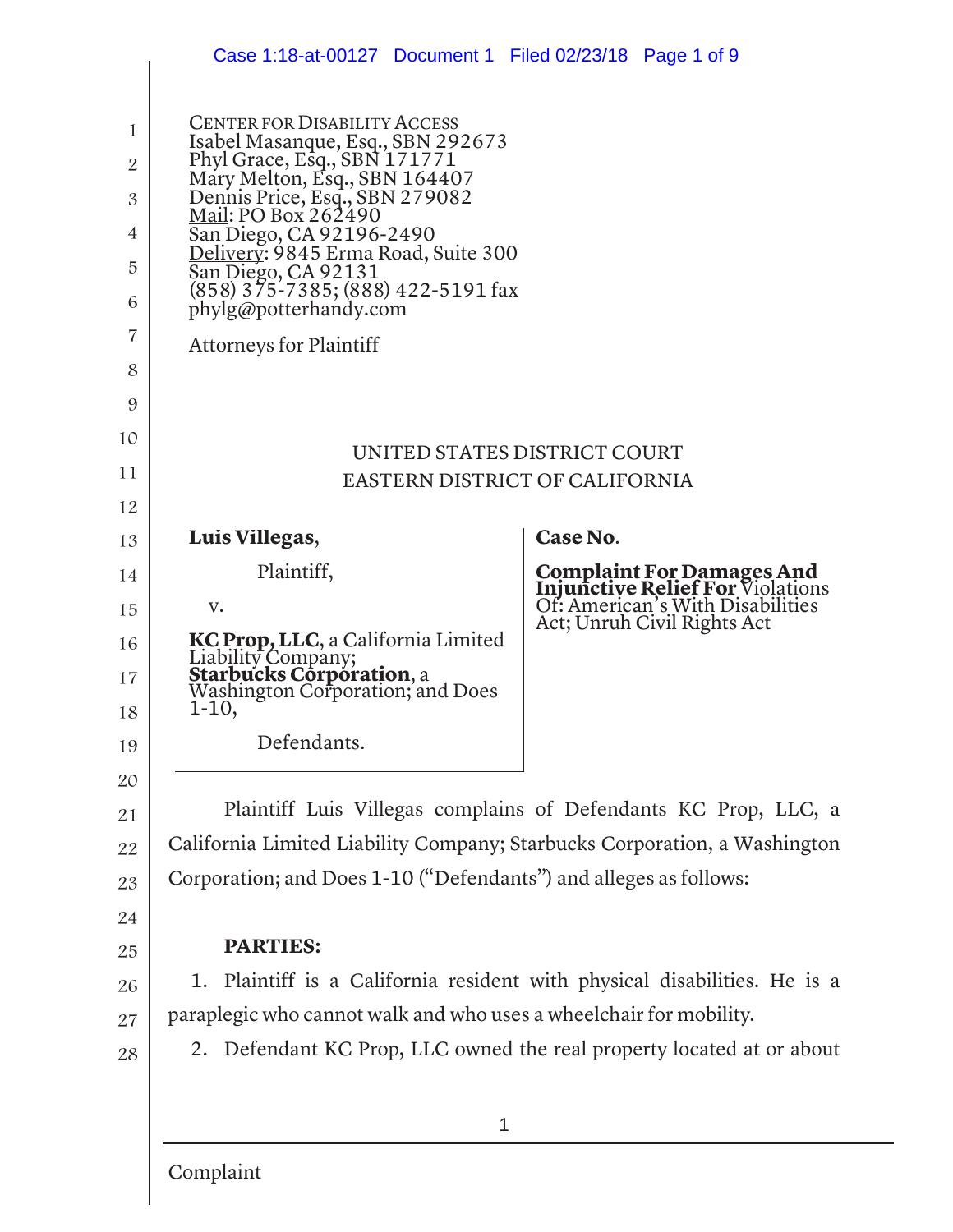33300 Bernard Drive, Kettleman City, California, in December 2017.

3. Defendant KC Prop, LLC owns the real property located at or about 33300 Bernard Drive, Kettleman City, California, currently.

4. Defendant Starbucks Corporation owned the Starbucks located at or about 33300 Bernard Drive, Kettleman City, California, in December 2017.

5. Defendant Starbucks Corporation owns the Starbucks ("Coffee Shop") located at or about 33300 Bernard Drive, Kettleman City, California, currently.

9 10 11 12 13 14 15 16 17 18 6. Plaintiff does not know the true names of Defendants, their business capacities, their ownership connection to the property and business, or their relative responsibilities in causing the access violations herein complained of, and alleges a joint venture and common enterprise by all such Defendants. Plaintiff is informed and believes that each of the Defendants herein, including Does 1 through 10, inclusive, is responsible in some capacity for the events herein alleged, or is a necessary party for obtaining appropriate relief. Plaintiff will seek leave to amend when the true names, capacities, connections, and responsibilities of the Defendants and Does 1 through 10, inclusive, are ascertained.

19

1

2

3

4

5

6

7

8

20

## **JURISDICTION & VENUE:**

21 22 23 7. This Court has subject matter jurisdiction over this action pursuant to 28 U.S.C. § 1331 and § 1343(a)(3) & (a)(4) for violations of the Americans with Disabilities Act of 1990, 42 U.S.C. § 12101, et seq.

24

25 26 27 8. Pursuant to supplemental jurisdiction, an attendant and related cause of action, arising from the same nucleus of operative facts and arising out of the same transactions, is also brought under California's Unruh Civil Rights Act, which act expressly incorporates the Americans with Disabilities Act.

28

9. Venue is proper in this court pursuant to 28 U.S.C. § 1391(b) and is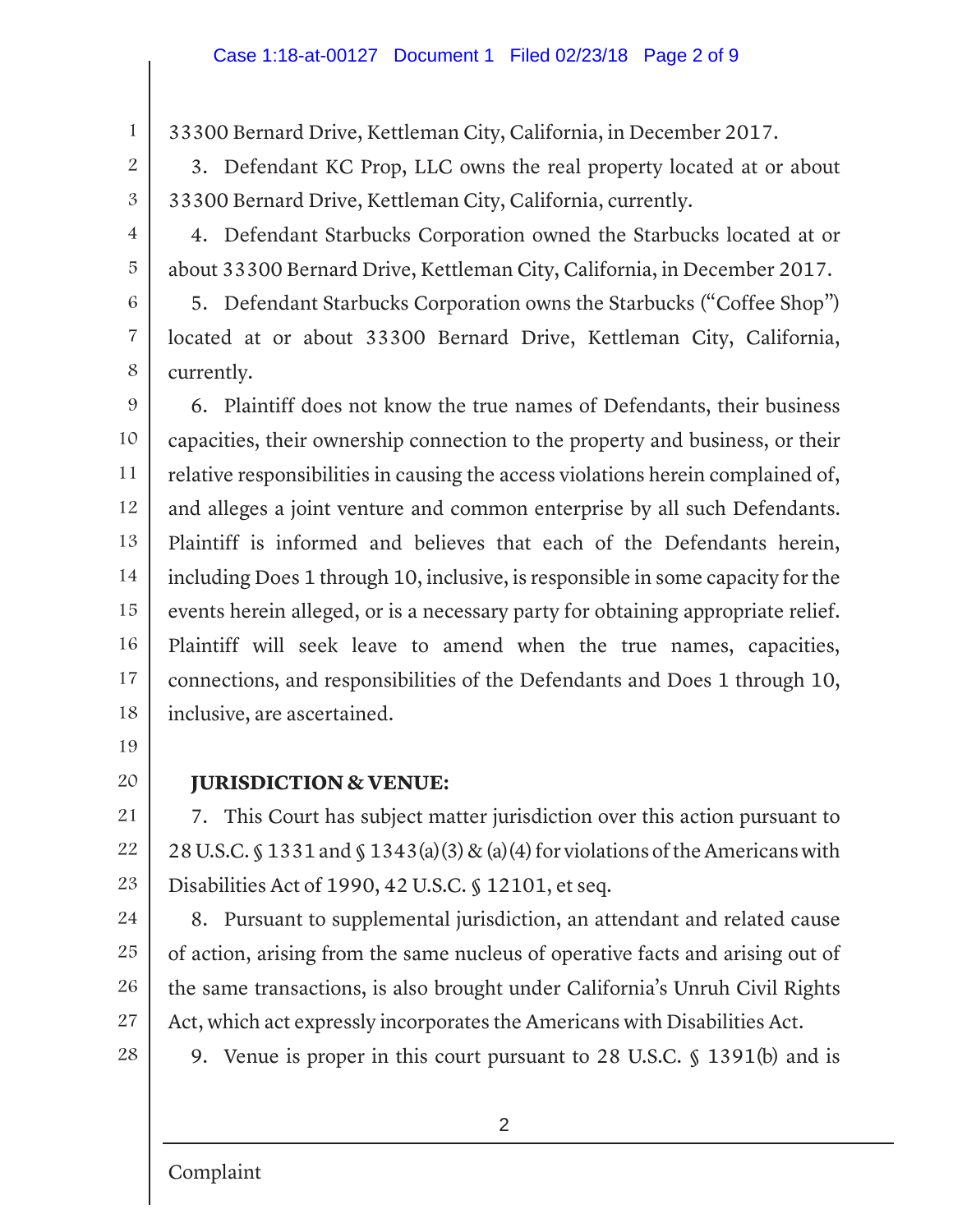founded on the fact that the real property which is the subject of this action is located in this district and that Plaintiff's cause of action arose in this district.

3

4

5

6

1

2

## **FACTUAL ALLEGATIONS:**

10. Plaintiff went to the Coffee Shop in December 2017 to have coffee and use the restroom.

7 8 11. The Coffee Shop is a facility open to the public, a place of public accommodation, and a business establishment.

9 10 12. Parking spaces are one of the facilities, privileges and advantages reserved by defendants to persons at the Coffee Shop.

11 12 13 14 15 13. Unfortunately, although parking spaces were one of the facilities specifically reserved for patrons, there were no compliant, accessible handicap parking spaces available for persons with disabilities that complied with the Americans with Disability Act Accessibility Guidelines (ADAAG) during plaintiff's visit.

16 14. The parking stalls and access aisles were not level with each other.

17 15. The parking spaces and access aisles had slopes greater than 2.1%.

18 16. Currently, the parking stalls and access aisles are not level.

19 20 17. Currently, the parking stalls and access aisles have slopes greater than 2.1%.

21 22 23 18. The Defendants had no policy or plan in place to make sure that the parking spaces reserved for persons with disabilities remained useable prior to plaintiff's visit.

24 25 19. The Defendants have no policy or plan in place to make sure that the parking spaces reserved for persons with disabilities remain useable, currently.

20. Plaintiff personally encountered this barrier.

27 28 21. This inaccessible parking lot denied Plaintiff full and equal access and caused him difficulty and frustration.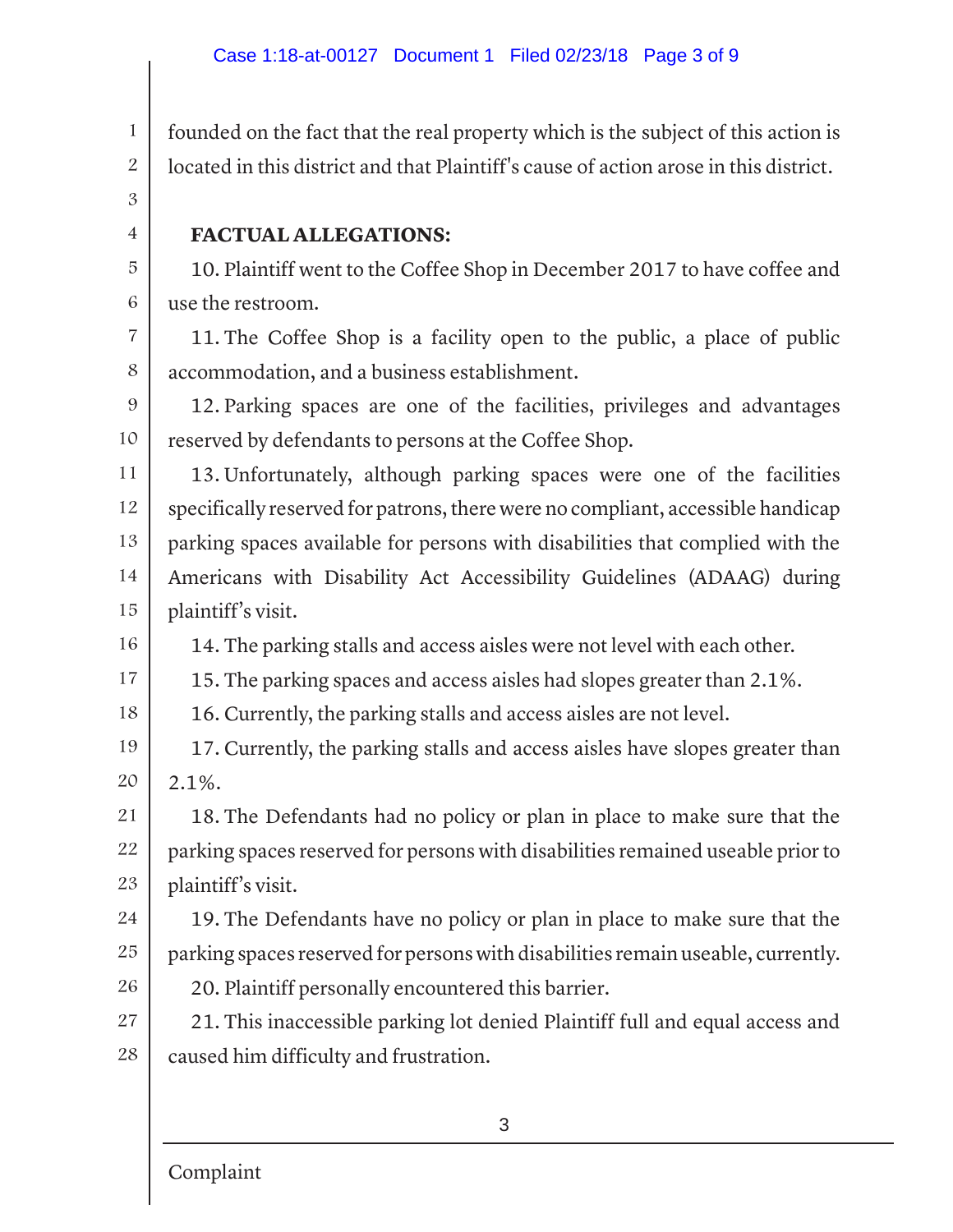22. Transaction counters are another one of the facilities, privileges, and advantages offered by defendants to persons at the Coffee Shop.

23. Meanwhile, and even though plaintiff did not personally confront the barrier although Defendants provided a lowered transaction counter at the Coffee Shop, the counters were still not accessible to plaintiff.

24. Indeed, the Defendants crowded the transaction counters with merchandise and displays, which narrowed the clear width of the counter to less than 36 inches.

9 10 25. Currently, although Defendants provide a lowered transaction counter at the Coffee Shop, the counters are not accessible to plaintiff.

11 12 13 26. Currently, the Defendants crowd the transaction counters with merchandise and displays, which narrows the clear width of the counters to less than 36 inches.

14 15 27. The Defendants have no policy in place to make sure that the transaction counters are kept clear for persons with disabilities.

16 17 28. Restrooms are also one of the facilities, privileges and advantages reserved by defendants to persons at the Coffee Shop.

18 19 29. The restroom mirror was mounted on the wall so that its bottom edge was more than 40 inches above the finish floor.

20 21 30. Currently, the restroom mirror is mounted on the wall so that its bottom edge is more than 40 inches above the finish floor.

22 23 31. Plaintiff would like to return and patronize the Coffee Shop but will be deterred from visiting until the defendants cure the violations.

24 25 26 32. The defendants have failed to maintain in working and useable conditions those features required to provide ready access to persons with disabilities.

27 28 33. The violations identified above are easily removed without much difficulty or expense. They are the types of barriers identified by the

Complaint

1

2

3

4

5

6

7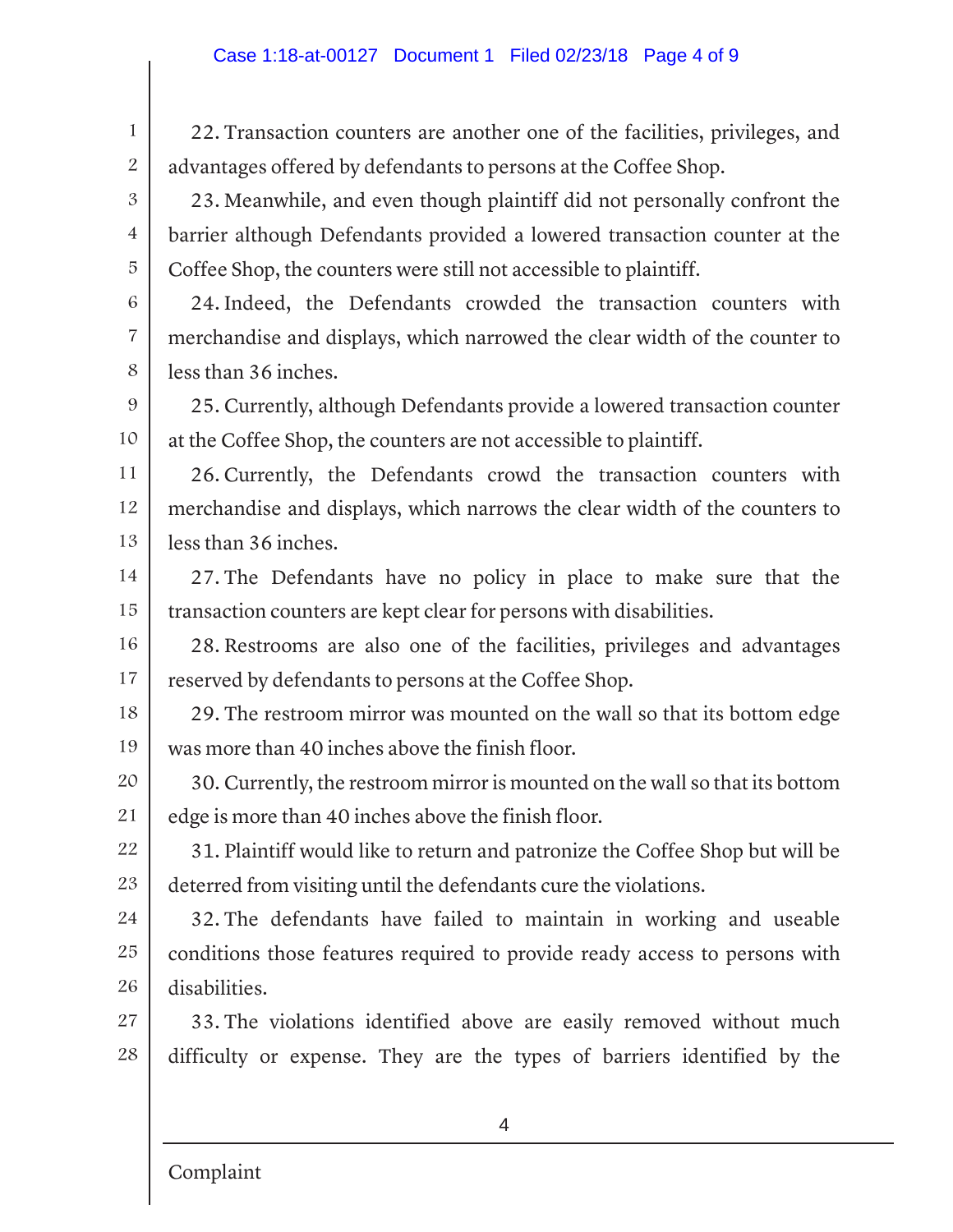## Case 1:18-at-00127 Document 1 Filed 02/23/18 Page 5 of 9

Department of Justice as presumably readily achievable to remove and, in fact, these barriers are readily achievable to remove. Moreover, there are numerous alternative accommodations that could be made to provide a greater level of access if complete removal were not achievable.

34. For example, there are numerous paint/stripe companies that will come and stripe level parking stalls and access aisles and install proper signage on rapid notice, with very modest expense, sometimes as low as \$300 in full compliance with federal and state access standards.

9 10 35. Meanwhile, the mirror in the restroom could be removed or lowered so that it is accessible.

11 12 13 14 15 36. Plaintiff is and has been deterred from returning and patronizing the Coffee Shop because of his knowledge of the illegal barriers that exist. Plaintiff will, nonetheless, return to the business to assess ongoing compliance with the ADA and will return to patronize the Coffee Shop as a customer once the barriers are removed.

16 17 18 19 20 21 22 23 24 37. Given the obvious and blatant violation, the plaintiff alleges, on information and belief, that there are other violations and barriers on the site that relate to his disability. Plaintiff will amend the complaint, to provide proper notice regarding the scope of this lawsuit, once he conducts a site inspection. However, please be on notice that the plaintiff seeks to have all barriers related to his disability remedied. See *Doran v. 7-11*, 524 F.3d 1034 (9th Cir. 2008) (holding that once a plaintiff encounters one barrier at a site, he can sue to have all barriers that relate to his disability removed regardless of whether he personally encountered them).

25 26 27 28 38. Additionally, on information and belief, the plaintiff alleges that the failure to remove these barriers was intentional because: (1) these particular barriers are intuitive and obvious; (2) the defendants exercised control and dominion over the conditions at this location and, therefore, the lack of

1

2

3

4

5

6

7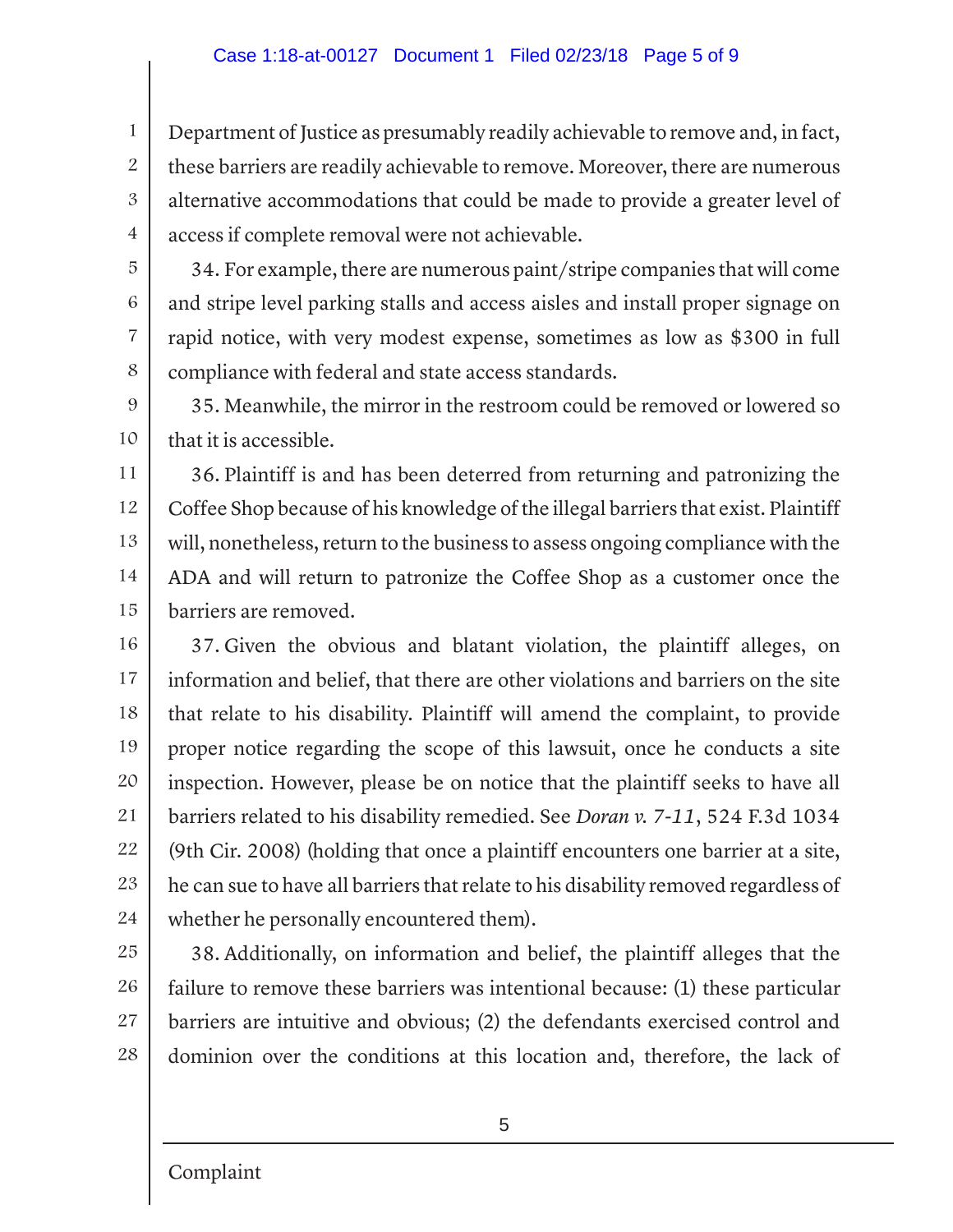accessible facilities was not an "accident" because had the defendants intended any other configuration, they had the means and ability to make the change.

**I. FIRST CAUSE OF ACTION: VIOLATION OF THE AMERICANS WITH DISABILITIES ACT OF 1990** (On behalf of plaintiff and against all defendants (42 U.S.C. section 12101, et seq.)

8 9 10 39. Plaintiff repleads and incorporates by reference, as if fully set forth again herein, the allegations contained in all prior paragraphs of this complaint.

11 12 13 14 15 40. Under the ADA, it is an act of discrimination to fail to ensure that the privileges, advantages, accommodations, facilities, goods and services of any place of public accommodation is offered on a full and equal basis by anyone who owns, leases, or operates a place of public accommodation. See 42 U.S.C. § 12182(a). Discrimination is defined, inter alia, as follows:

16 17 18 19 20 21 a. A failure to make reasonable modifications in policies, practices, or procedures, when such modifications are necessary to afford goods, services, facilities, privileges, advantages, or accommodations to individuals with disabilities, unless the accommodation would work a fundamental alteration of those services and facilities. 42 U.S.C. § 12182(b)(2)(A)(ii).

> b. A failure to remove architectural barriers where such removal is readily achievable. 42 U.S.C. § 12182(b)(2)(A)(iv). Barriers are defined by reference to the ADAAG, found at 28 C.F.R., Part 36, Appendix "D."

c. A failure to make alterations in such a manner that, to the maximum extent feasible, the altered portions of the facility are readily accessible to and usable by individuals with disabilities,

1

2

3

4

5

6

7

22

23

24

25

26

27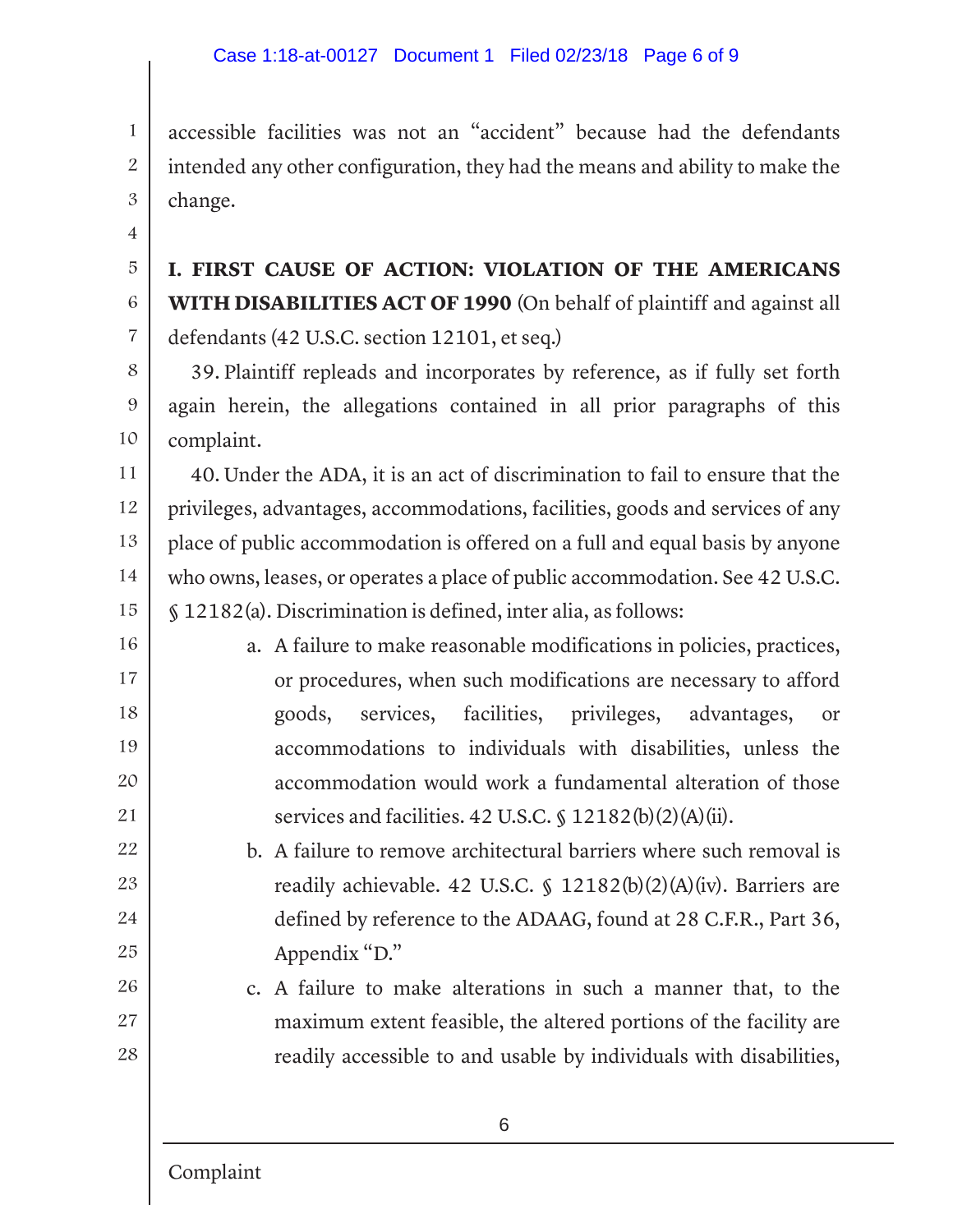including individuals who use wheelchairs or to ensure that, to the maximum extent feasible, the path of travel to the altered area and the bathrooms, telephones, and drinking fountains serving the altered area, are readily accessible to and usable by individuals with disabilities. 42 U.S.C. § 12183(a)(2).

6 7 8 9 10 11 12 13 14 15 41. Under the 1991 Standards, parking spaces and access aisles must be level with surface slopes not exceeding 1:50 (2%) in all directions. 1991 Standards § 4.6.3. Here, the access aisle is not level and has a ramp taking up part of the access aisle. Under the 2010 Standards, access aisles shall be at the same level as the parking spaces they serve. Changes in level are not permitted. 2010 Standards 502.4. "Access aisle are required to be nearly level in all directions to provide a surface for wheelchair transfer to and from vehicles." 2010 Standards § 502.4 Advisory. Specifically, built up curb ramps are not permitted to project into access aisles and parking spaces. *Id.* No more than a 1:48 slope is permitted. 2010 Standards § 502.4.

16

1

2

3

4

5

42. Here, the failure to provide level parking is a violation of the law.

17 18 19 20 21 22 23 24 25 43. In areas used for transactions where counters have cash registers and are provided for sales or distribution of goods or services to the public, at least one of each type shall have a portion of the counter which is at least 36 inches in length with a maximum height of 36 inches above the floor. 1991 Standards § 7.2(1). Under the 2010 Standards, where the approach to the sales or service counter is a parallel approach, such as in this case, there must be a portion of the sales counter that is no higher than 36 inches above the floor and 36 inches in width and must extend the same depth as the rest of the sales or service counter top. 2010 Standards § 904.4 & 904.4.1.

26 27

44. Here, no such accessible, compliant transaction counters have been provided. This is a violation of the ADA.

28

45. Mirrors shall be mounted with the bottom edge of the reflecting surface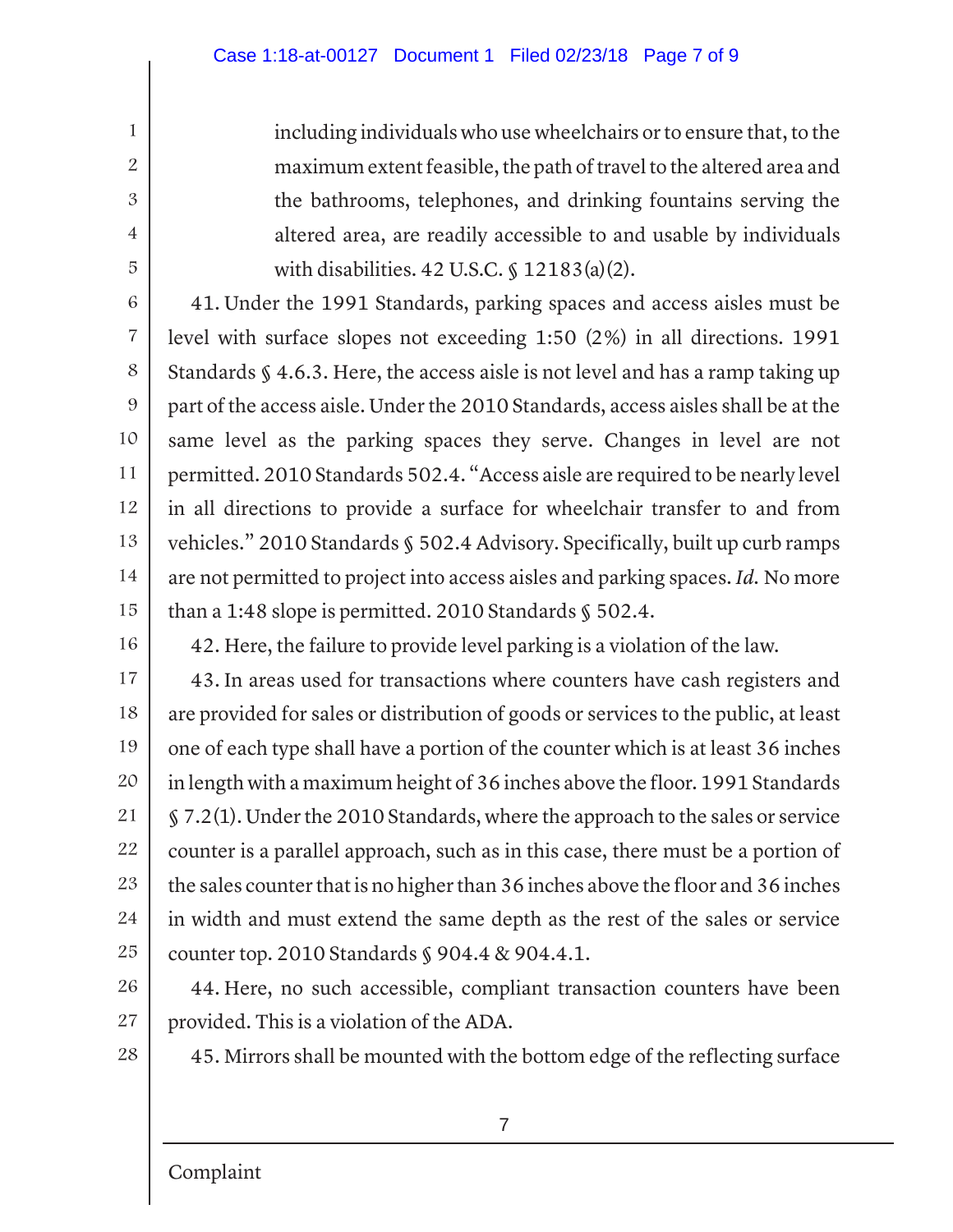no higher than 40 inches above the finish floor. 1991 Standards § 4.19.6; 2010 Standards § 603.3.

46. Here, the mirror was mounted higher than the maximum permitted and is a violation of the ADA.

47. A public accommodation must maintain in operable working condition those features of its facilities and equipment that are required to be readily accessible to and usable by persons with disabilities. 28 C.F.R. § 36.211(a).

48. Here, the failure to ensure that the accessible facilities were available and ready to be used by the plaintiff is a violation of the law.

10 11 12 13 49. Given its location and options, plaintiff will continue to desire to patronize the Coffee Shop but he has been and will continue to be discriminated against due to the lack of accessible facilities and, therefore, seeks injunctive relief to remove the barriers.

14

1

2

3

4

5

6

7

8

9

15 **II. SECOND CAUSE OF ACTION: VIOLATION OF THE UNRUH CIVIL** 

16 17 **RIGHTS ACT** (On behalf of plaintiff and against all defendants) (Cal Civ § 51-53)

18 19 20 50. Plaintiff repleads and incorporates by reference, as if fully set forth again herein, the allegations contained in all prior paragraphs of this complaint.

21 22 23 51. Because the defendants violated the plaintiff's rights under the ADA, they also violated the Unruh Civil Rights Act and are liable for damages. (Civ. Code § 51(f), 52(a).)

24 25 26 27 52. Because the violation of the Unruh Civil Rights Act resulted in difficulty, discomfort or embarrassment for the plaintiff, the defendants are also each responsible for statutory damages, i.e., a civil penalty. (Civ. Code § 55.56(a)- (c).)